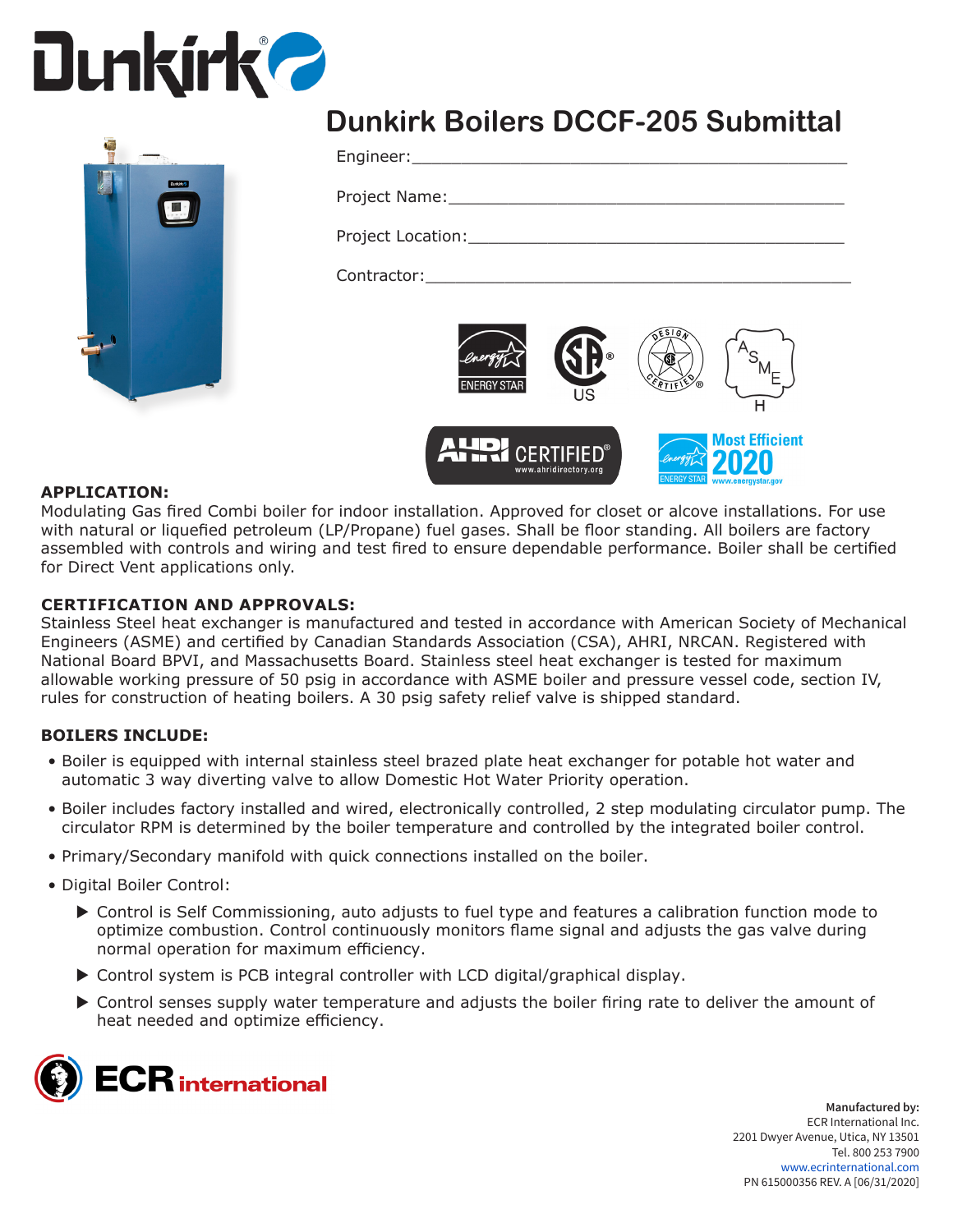

- $\triangleright$  Control can sense and display supply water temperature and indicate when boiler is in central heating or domestic water mode.
- ▶ Control has selectable DHW preheat mode. Preheat mode will maintain brazed plate heat exchanger temperature to speed DHW delivery.
- ▶ Control can accept an optional proprietary Outdoor Air sensor and has field adjustable reset curves.
- $\triangleright$  Control displays Error Codes and Diagnostic information.
- $\triangleright$  Control can accept 0-10V input to manage heating set-point or heating power level.
- Boiler Combustion System:
	- $\blacktriangleright$  The Gas valve is a modulating valve capable of firing from:
		- 205,000 BTU input down to 29,500 BTU input in Combi mode (7:1 turn down).
		- 164,000 BTU input down to 29,500 BTU input in Heat mode (5.5:1 turn down).
	- $\triangleright$  Induced draft blower is variable speed controlled by the PCB.
	- ▶ Burner is constructed of Iron-Chromium stainless steel.
	- ▶ Ignition system shall incorporate a Direct Spark Igniter and a separate Flame Sensing rod
- Heat Exchanger:
	- ▶ Boiler's primary heat exchanger is constructed of Iron-Chromium stainless steel.
	- $\triangleright$  DHW brazed plate is constructed of Stainless Steel.
- Electrical
	- ▶ 120 volts AC, 60 Hertz, 1-phase; less than 12 amps (15 amp circuit manufacturer recommended)
	- ▶ Low voltage terminal strip for Thermostat, and Outdoor Air Sensor.
- Other:
	- ▶ Field supplied Anti-Scald valve is required for Domestic Hot Water Supply.
- Warranty
	- $\blacktriangleright$  Factory Standard Limited Warranty is 10 years on heat exchanger, one year on parts.
	- $\triangleright$  Please see the Limited Warranty for More Detail on Warranty Registrations & Extensions.
- Optional Equipment
	- ▶ Outdoor Air Sensor Kit
	- $\triangleright$  Coaxial and Two-pipe venting components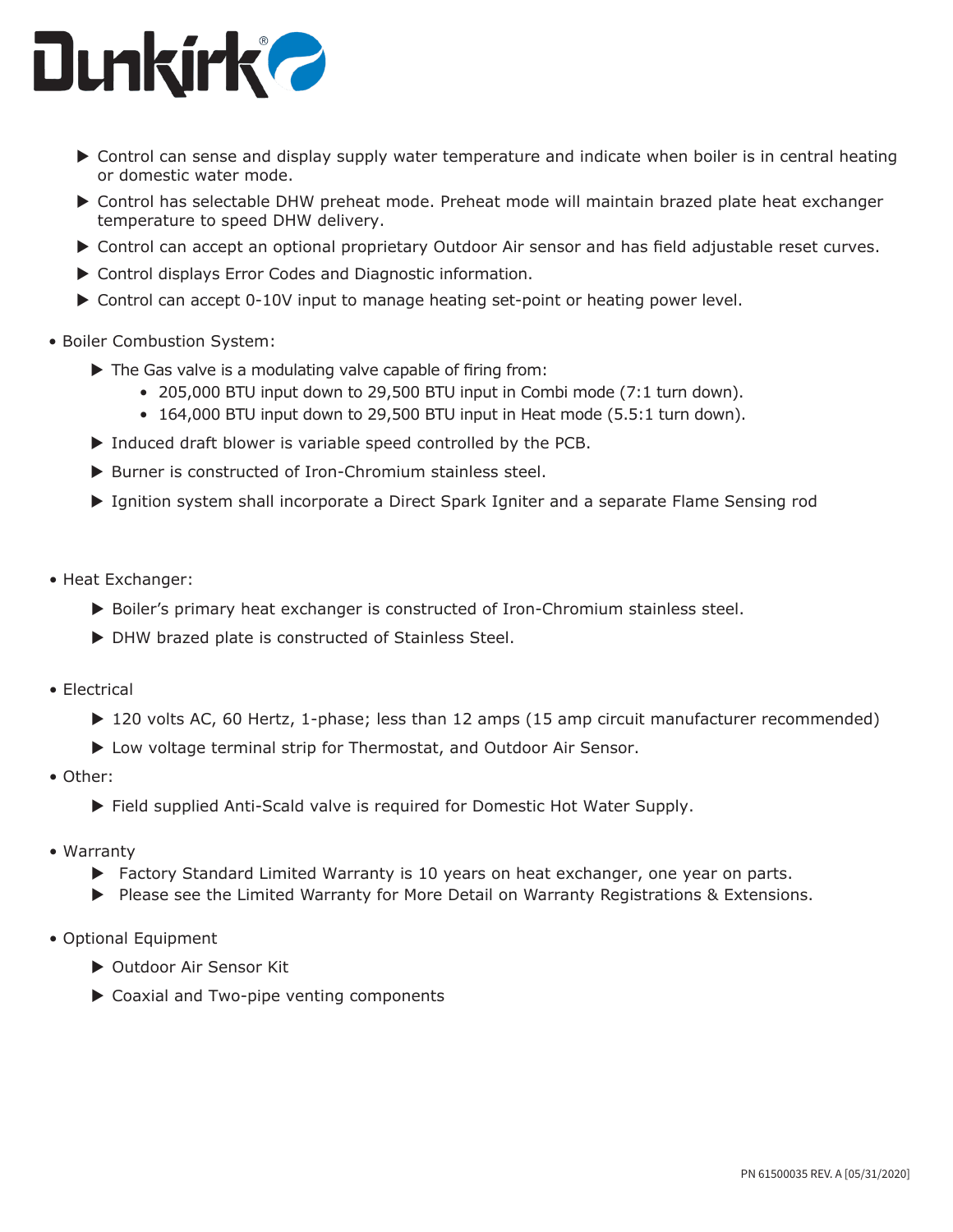

| <b>Clearances</b>                                                     |                                                                                         | <b>Combustible</b><br><b>Materials</b><br>(Required) $(1)$ |                    | Service (1)(2)    |                      |  |
|-----------------------------------------------------------------------|-----------------------------------------------------------------------------------------|------------------------------------------------------------|--------------------|-------------------|----------------------|--|
|                                                                       | <b>Top</b>                                                                              |                                                            | $0 \text{ mm}$     | $8 - 5/8"$        | 220 mm               |  |
|                                                                       | <b>Left Side</b>                                                                        | $1 - 3/4"$                                                 | 45 mm              | $1 - 3/4"$        | 45 mm                |  |
| <sup>(1)</sup> Required distances<br>measured from boiler jacket.     | <b>Right Side</b>                                                                       | $1 - 3/4"$                                                 | 46 mm              | $1 - 3/4"$        | 45 mm                |  |
| <sup>(2)</sup> Service, proper operation<br>clearance recommendation. | <b>Front</b>                                                                            | 0''                                                        | $0 \text{ mm}$     | $17 - 3/4"$       | 450 mm               |  |
| *Allowance for piping at                                              | <b>Back</b>                                                                             | 0''                                                        | 0 <sub>mm</sub>    | 0''               | 0 <sub>mm</sub>      |  |
| bottom of boiler not included.                                        | <b>Bottom</b>                                                                           | 0''                                                        | $0 \text{ mm}$     | <b>NA</b>         | <b>NA</b>            |  |
|                                                                       | <b>Combustion Air /</b><br><b>Venting Piping</b>                                        | 0''                                                        | $0 \text{ mm}$     | 6"                | 155 mm               |  |
| 205 Physical Data & Specifications                                    |                                                                                         |                                                            |                    |                   |                      |  |
| <b>Central Heat Supply &amp; Return</b>                               | 1" NPT - Male                                                                           |                                                            |                    |                   |                      |  |
| <b>Central Heat Primary / Secondary Manifold</b>                      | 1-1/2" Copper Sweat                                                                     |                                                            |                    |                   |                      |  |
| <b>DHW (Cold Water) Inlet &amp; Outlet</b>                            |                                                                                         | 1" Copper Sweat                                            |                    |                   |                      |  |
| <b>Gas Connection</b>                                                 |                                                                                         | 3/4" NPT - Female                                          |                    |                   |                      |  |
| <b>DHW Maximum Flow Rate</b>                                          |                                                                                         | 5.0 GPM                                                    |                    |                   |                      |  |
| <b>Dimensions / Weights</b>                                           |                                                                                         | "Width"<br>18.56"                                          | "Height"<br>42.69" | "Depth"<br>23.55" | "Weight"<br>168 lbs. |  |
|                                                                       |                                                                                         |                                                            |                    |                   |                      |  |
| <b>Electrical</b>                                                     | 120 Volts AC, 60 Hertz, Single Phase, less than 12 amps<br>(15 amp circuit recommended) |                                                            |                    |                   |                      |  |

| <b>Size</b>         | Input Rate<br>(MBH)<br>$0 - 2000$ ft | Heating<br>Capacity<br>(MBH)<br>$0 - 2000$ ft | Net AHRI Rating,<br>Water (MBH)<br>0-200 Oft | Vent Diameter<br>0.D.<br>Coaxial | Vent<br>Diameter<br>2-pipe | AFUE <sup>(%)</sup> |
|---------------------|--------------------------------------|-----------------------------------------------|----------------------------------------------|----------------------------------|----------------------------|---------------------|
| <b>DCCF-205</b>     | 164,000                              | 153,000                                       | 133,000                                      | 4''/2''                          | $2''$ or $3''$             | 95.0                |
| <b>Heating Mode</b> |                                      |                                               |                                              | 100mm/60mm                       |                            |                     |
| <b>DCCF-205</b>     |                                      |                                               |                                              | 4''/2''                          |                            |                     |
| <b>DHW Mode</b>     | 205,000                              | 184,500                                       | N/A                                          | 100mm/60mm                       | $2''$ or $3''$             | N/A                 |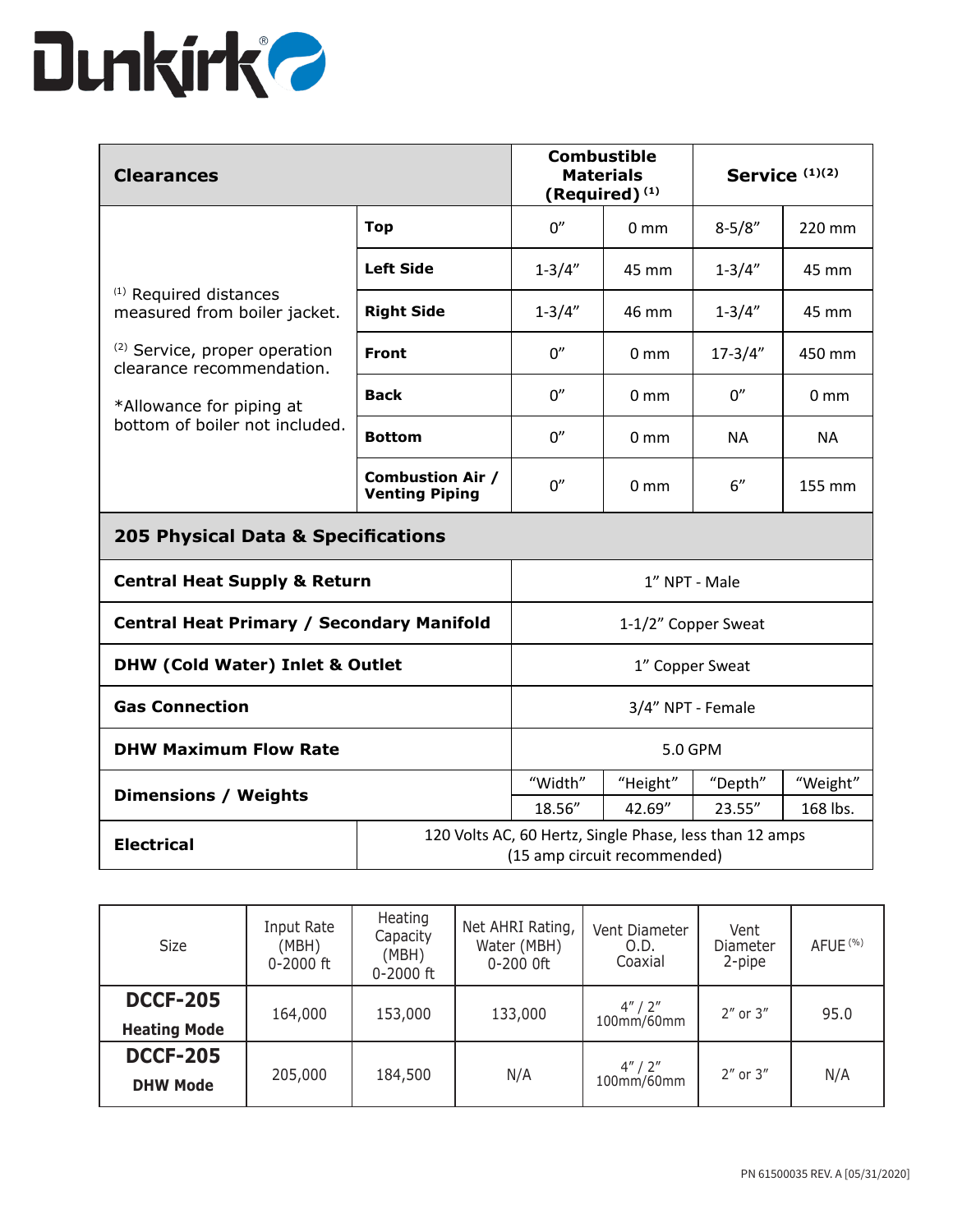### **Dunkirk?**

| Max System Pressure                     | 43.00 psi / 2.96 bar |
|-----------------------------------------|----------------------|
| Min System Pressure                     | 7.25 psi / 0.50 bar  |
| Max System Temperature                  | 176°F / 80°C         |
| Pressure Relief Valve Setting           | 30.00 psi / 2.11 bar |
| <b>Flow Connection</b>                  | 1.5" Sweat           |
| <b>Return Connection</b>                | 1.5" Sweat           |
| <b>Relief Valve Connection</b>          | $3/4''$ NPT          |
| Recommended Operational System Pressure | $21.7$ psi / 1.5 bar |

| <b>Domestic Hot Water (Sealed System)</b> |                         |  |  |
|-------------------------------------------|-------------------------|--|--|
| Max Inlet Pressure                        | 116.00 psi / 8 bar      |  |  |
| Min Inlet Pressure                        | 2.9 psi / 0.2 bar       |  |  |
| Min DHW Flow Rate                         | $0.55$ gpm / 2.50 l/min |  |  |
| Cold Water Inlet Connection               | 3/4" Sweat              |  |  |
| <b>DHW Outlet Connection</b>              | 3/4" Sweat              |  |  |
| Max DHW Temperature                       | 140°F/60°C              |  |  |
| <b>DHW Water Content</b>                  | $0.10$ gal/ $0.37$ L    |  |  |



**Manufactured by:** ECR International Inc. 2201 Dwyer Avenue, Utica, NY 13501 Tel. 800 253 7900 www.ecrinternational.com PN 615000356 REV. A [06/31/2020]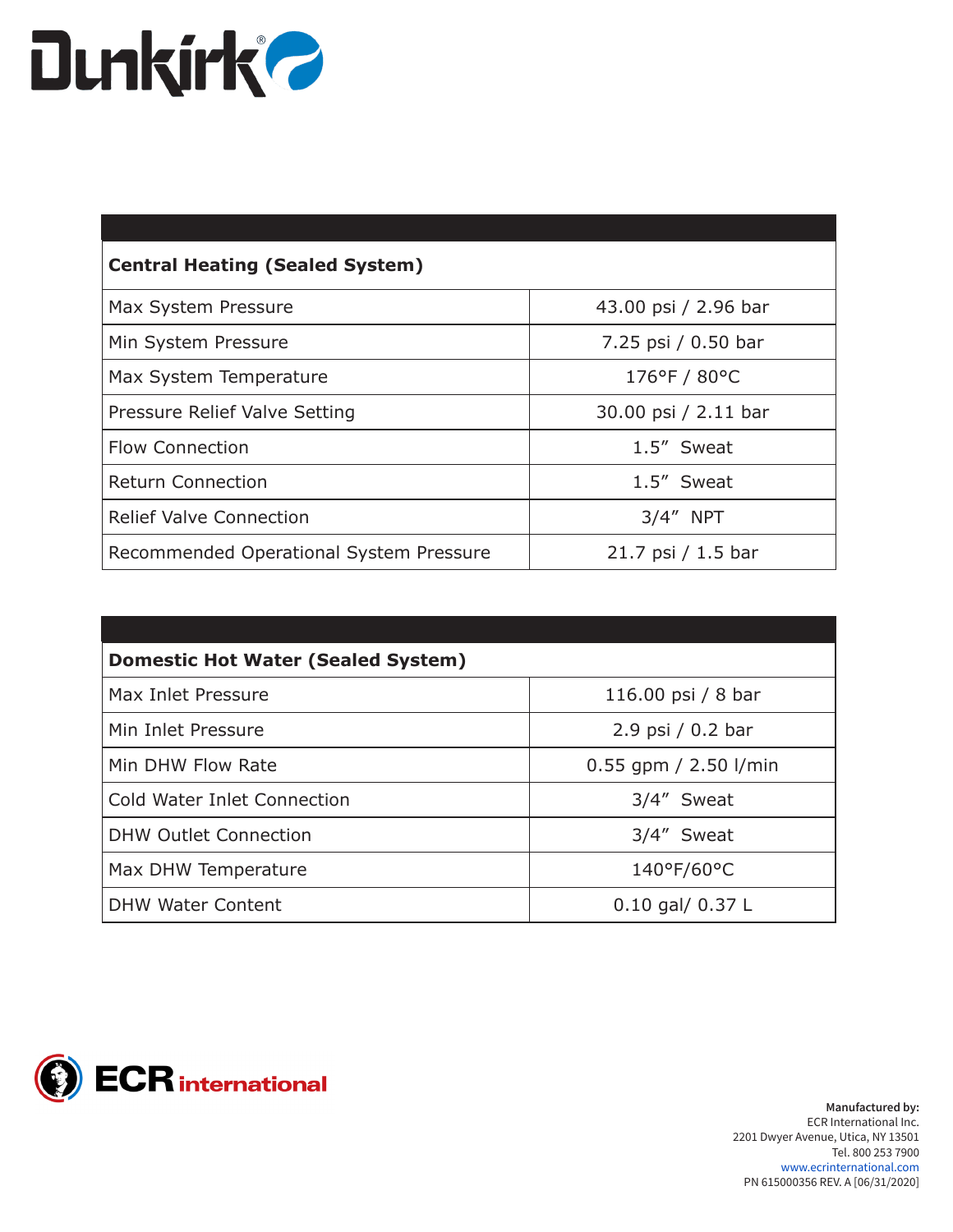# **Dunkirk?**





**Manufactured by:** ECR International Inc. 2201 Dwyer Avenue, Utica, NY 13501 Tel. 800 253 7900 www.ecrinternational.com PN 615000356 REV. A [06/31/2020]